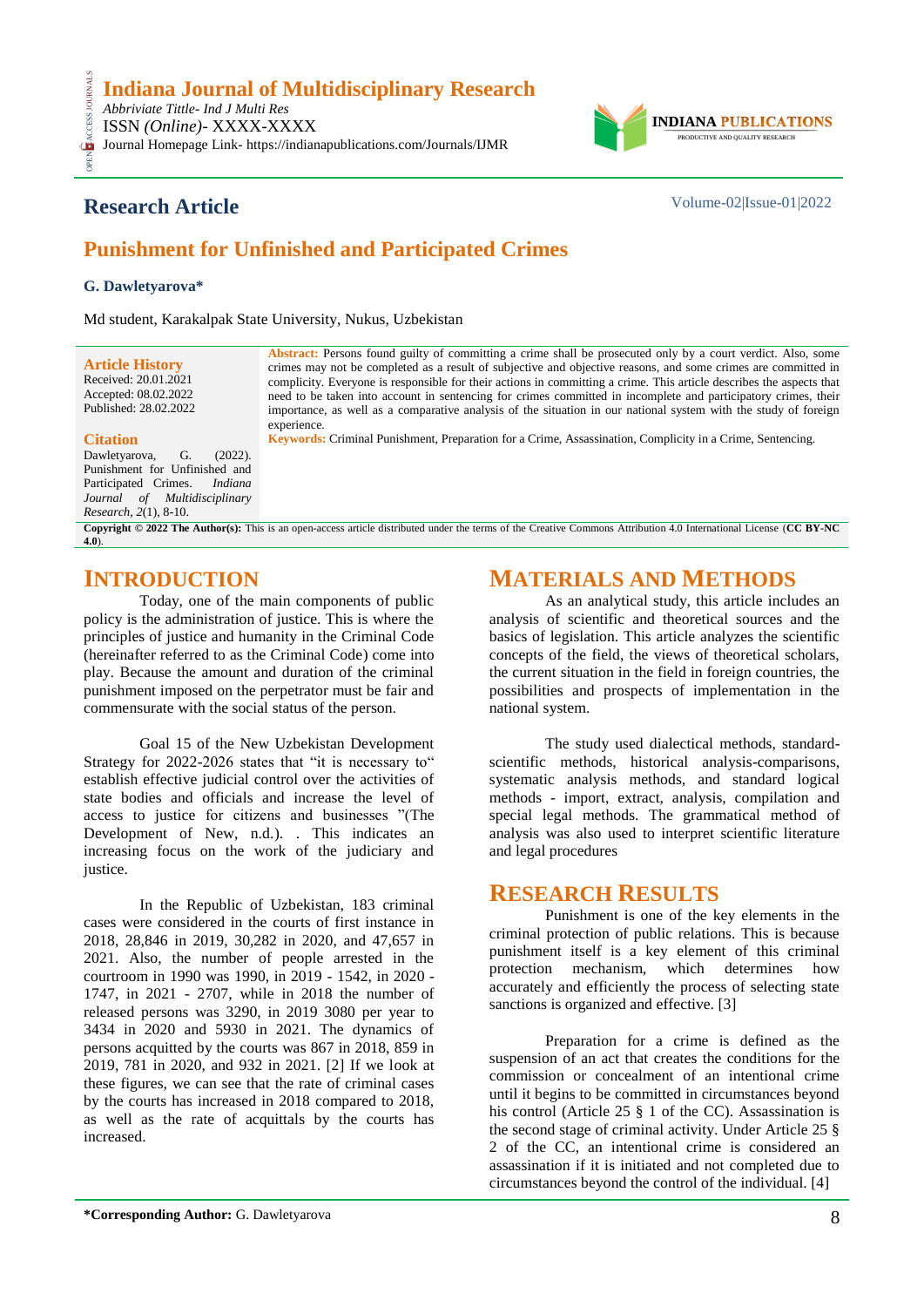The concept of complicity - according to Article 27 of the Criminal Code of the Republic of Uzbekistan, complicity is the joint participation of two or more persons in the commission of an intentional crime. Because participatory crime is a punishment and an aggravating circumstance, it is important to properly qualify the act and to know the concept of complicity in crime and its characteristics in ordering fair and lawful punishment. [5]

Article 58 of the Criminal Code of the Republic of Uzbekistan: In sentencing for an uncompleted crime, the court, taking into account the general principles of sentencing, also takes into account the gravity of the crime, the degree of criminal intent and the reasons for failure to complete the crime.

It is stated that the term or amount of punishment for preparation for a crime and attempt to commit a crime should not exceed three-fourths of the maximum penalty provided for in the relevant article of the Special Part of the Criminal Code. The code also states that this procedure does not apply. Nor can life imprisonment be imposed for uncompleted crimes. [6] In imposing a sentence for a crime committed in complicity, the court shall take into account the nature and extent of each participant's involvement in the crime. Mitigating and aggravating circumstances pertaining to the identity of each participant shall be taken into account by the court only when imposing a sentence on that participant. Only conspiracy to commit a crime and assassination should be recognized as an incomplete crime. Voluntary recidivism precludes criminal prosecution as an incomplete form of unlawful aggression. The severity of the punishment should also be commensurate with the stage of the crime. That is why it is impossible to prepare for a crime, to commit a crime, and to impose the same punishment for completed crimes. At the same time, it is important to determine its level of social danger.

Article 68 of the Criminal Code of Ukraine sets out the grounds for imposing penalties for crimes that have not been completed and committed with participation. According to him:

- In imposing a penalty for an incomplete criminal offense, the court, in accordance with the provisions of Articles 65-67 of the Criminal Code of Ukraine, shall take into account the gravity of the act committed by the person, the degree of criminal intent and the reasons for the crime. takes
- The term or amount of punishment for preparation for a crime shall not exceed half of the maximum term or amount of the most severe type of punishment provided for in the sanction of an article of a special part of the Criminal Code (sanction of a part of an article).
- The term or amount of the penalty for attempting to commit a criminal offense shall not exceed two-

thirds of the maximum term or amount of the most severe type.

- Imprisonment for preparation for a crime and attempted murder shall not be punishable by life imprisonment, except in cases of committing crimes against the principles of national security, peace and civil security of Ukraine under Articles  $109 - 114 - 1$ .
- The court shall take into account the nature and extent of the participation of each of the participants in the commission of a criminal offense, in accordance with the provisions of Articles 65-67 of the Criminal Code, in imposing a penalty on the participants in the commission of a crime. [7] If we look at the cases provided for in this article of the Criminal Code of Ukraine, the preparation for the crime and the imposition of punishment for the assassination are provided separately, ie more than half of the maximum sentence provided for in the Special Part for the preparation for the crime and not more than twothirds. According to the current Criminal Code of the Republic of Uzbekistan, the maximum penalty for preparation for a crime and assassination should not exceed two-thirds. In other cases, we can see that the legal norms between the countries are similar.

According to Article 67 of the Criminal Code of Belarus:

- When imposing a penalty for an uncompleted crime, the nature of the actions committed by the offender and the degree of public danger, the degree of realization of the criminal intent and the circumstances in which the crime has not been completed shall be taken into account.
- The death penalty shall not be imposed for preparation for a crime or assassination. [8]

These cases are similar to those mentioned in the above-mentioned articles of the Criminal Code of Ukraine.

### **CONCLUSION**

In the course of the analysis of the imposition of criminal penalties for incomplete and participatory crimes, according to Article 58 of the Criminal Code of the Republic of Uzbekistan, " but not more than threequarters of the maximum sentence provided for in Article 1 of the Criminal Code of Ukraine. Assassination is considered more socially dangerous than preparation for a crime. In this regard, we consider it necessary to make the following changes:

First, Article 58 of the Criminal Code establishes a separate procedure for preparing a crime and imposing a penalty for attempted murder. (Experience of the Ukrainian state).